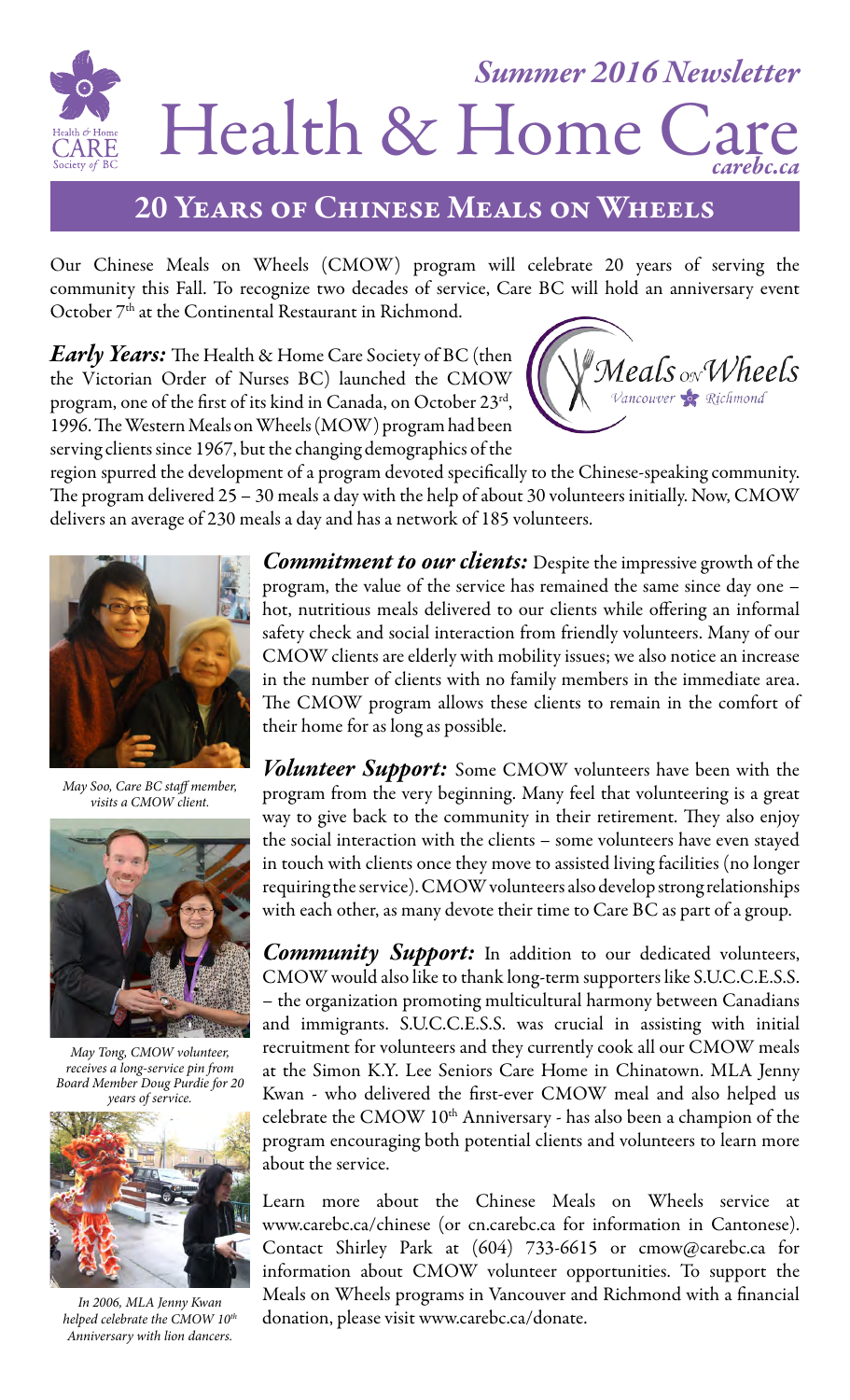### Volunteers & Staff Appreciation Tea

During National Volunteer Week in April we recognized the over 300 volunteers who support Care BC. The national theme for the week was "Volunteers are the roots of strong communities", which is especially true for our Meals on Wheels program where volunteers deliver hot, nutritious meals to isolated seniors in their homes across Vancouver and Richmond. Volunteers are equally important at the Family Respite Centre, where caregivers can get a break from the often exhausting responsibilities of caring for a loved one. For the community members who require our services, these volunteer contributions are vital.

The Care BC Volunteer & Staff Appreciation event specifically recognized 39 volunteers and several staff members for their long service milestones (20, 15, 10) or 5 years). Presiding over the event was volunteer Care BC Board Member Doug Purdie, who recently received a Medal for Volunteers from His Excellency the Right Honourable David Johnston, Governor General of Canada.

> *More photos from the event are online at www.carebc.ca/events*



*Steve Rogers, right, is recognized by Doug Purdie for 5 years of service.*



*Annie and David Wong with Eddy Tam (right) attend the Volunteer and Staff Recognition Tea.*



*Kathy Simons is recognized for 15 years of service at the Family Respite Centre.*

## **SAVE THE DATES**

Fall 2016 will be a busy season for Care BC! We are celebrating the 20<sup>th</sup> Anniversary of Chinese Meals on Wheels with a gala event **Friday October 7th** in Richmond. Our 8th Annual Meals on Wheels Fundraising Dinner & Auction will take place on **Friday October 21st.** Watch for updates on our website www.carebc.ca as we finalize details about these events.

## Attend our Annual General Meeting

Join us for our 117<sup>th</sup> Annual General Meeting on Weds. June 29<sup>th</sup> from 3:45 to 5:30 pm at the Family Respite Centre, 2711 East 49<sup>th</sup> Avenue, Vancouver. Learn about Care BC's achievements this past year and receive a copy of the Annual Report. Guest speaker Lindsey Kendrick-Koch will discuss "Feeling Tired? Getting a Good Sleep When Life is Busy" at the meeting. To attend the AGM, please contact Sheila at (604) 733-6614 or cannons@carebc.ca.

## Kudos to Our Macaulay Club

*Thank you to the following organizations who joined our Macaulay Club between January 29, 2016 and May 9, 2016 by making a donation of \$500 or more to our charitable programs.*

- Lantic Inc.
- Dr. David Li Inc.
- Vancouver Shaughnessy Lions Club
- Army, Navy & Airforce Veterans in Canada, Unit #284
- John Murray McEwen Fund

*We also thank our individual donors, program partners (Fair Haven United Church Homes Society, the Vancouver Foundation, St. George's Place Society, Vancouver Coastal Health), and acknowledge the financial assistance of the Province of British Columbia.*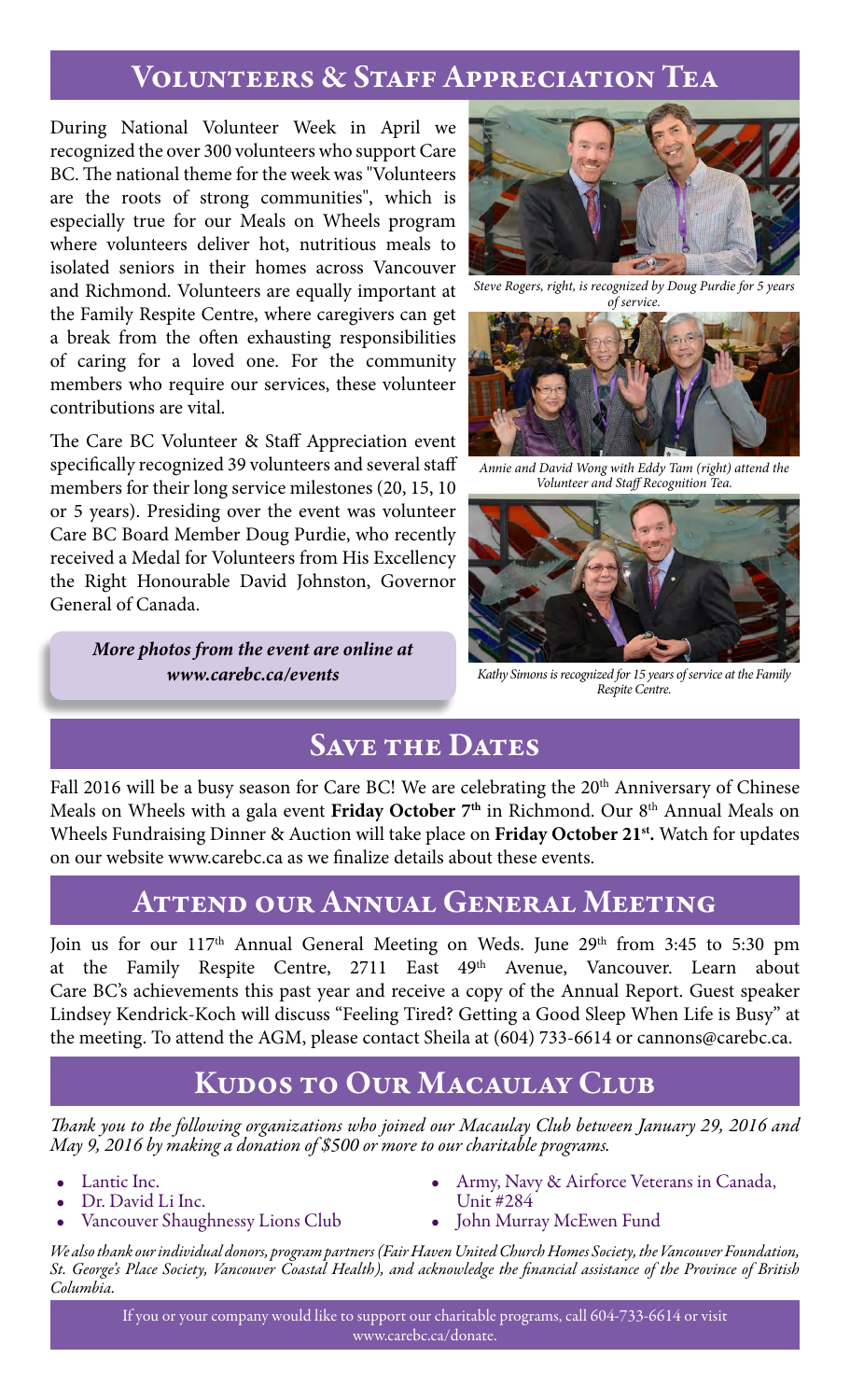

# 卑詩衛生及家居護理 2016 夏季通訊 *cn.carebc.ca*

送餐服務

溫哥華 \* 列治文

# 中式送餐服務 20 週年

為興祝卑詩護理會(Care BC) 20週年中式送餐服務, 我們將於2016年10月7日假座列治文幸運海鮮酒家舉 行 「Care BC 中式送餐服務20 週年籌款晚宴」。

Early Years 初期:

卑詩護理會(前身是維多利亞護士團隊)在1996年 10月23日首次推出「中式送餐服務」,是加拿大全國最先提供此服務的機構。而早於 1967年,卑詩護理會巳開始了西式送餐服務;因隨著地區人口結構變化原因,就啟動



*Care BC May Soo* 探訪其中食餐者 白婆婆



卑詩護理會理事*Doug Purdie* 致送感 謝章予*May Tong*,表揚她參與「中式 送餐」*20*年 義工服務



*2006*年,省議員關慧貞參與興祝「 中式送餐服務」*10*週年活動

了中式送餐,將服務照顧到大部份的亞洲人。「中式送餐服 務」最初由30名義工開始每日送出25至30份餐;到現在我們 約有185名義工每日平均送出超過230份餐予有需要之人仕。

Commitment to our clients 對客戶的承諾:

近年食餐者人數不斷上升,我們堅守義工送餐的服務信念 -除送餐外,一個非正式的安全檢查和親切關心的問候,是我 們給食餐者的承諾。我們知道越來越多的食餐者是行動不便 或獨居的; 希望透過此送餐服務, 讓更多需要服務的人能在 自己家裏,可保持舒適、健康及愉快的生活。

#### Volunteer Support 義工的支持:

我們感謝一群義工熱心的支持,有些是從一開始就參與這個 送餐服務。許多人認為參與義工服務是回饋社會的一個非常 好的退休生活。除可保持自身活動之餘,更可與食餐者建立 彼此關係,甚至可能因一同參與送餐工作而與其他義工建立 更緊密的關係成為好朋友。

#### Community Support 社區支持:

除了一群無私的義工外,我們還感謝多年支持我們工作的合 作伙伴 - 中僑互助會。他們在服務開始時,幫助招募大量義 工;及後在李國賢護理安老院厨房部負責處理烹調中式餐食 直至現在。還有,在推出「中式送餐」初時,省議員Jenny Kwan關慧貞是非常積極幫助推擴這項服務,同時亦是第一個 送出熱餐的送餐義工,之後她還不停鼓勵市民參與這義工服 務。

欲了解更多Care BC「中式送餐服務」, 請到 cn.carebc.ca (或 www.care.ca/chinese)。如支持或捐贈「送餐服務」工作,請 到網址 www.carebc.ca/donate.